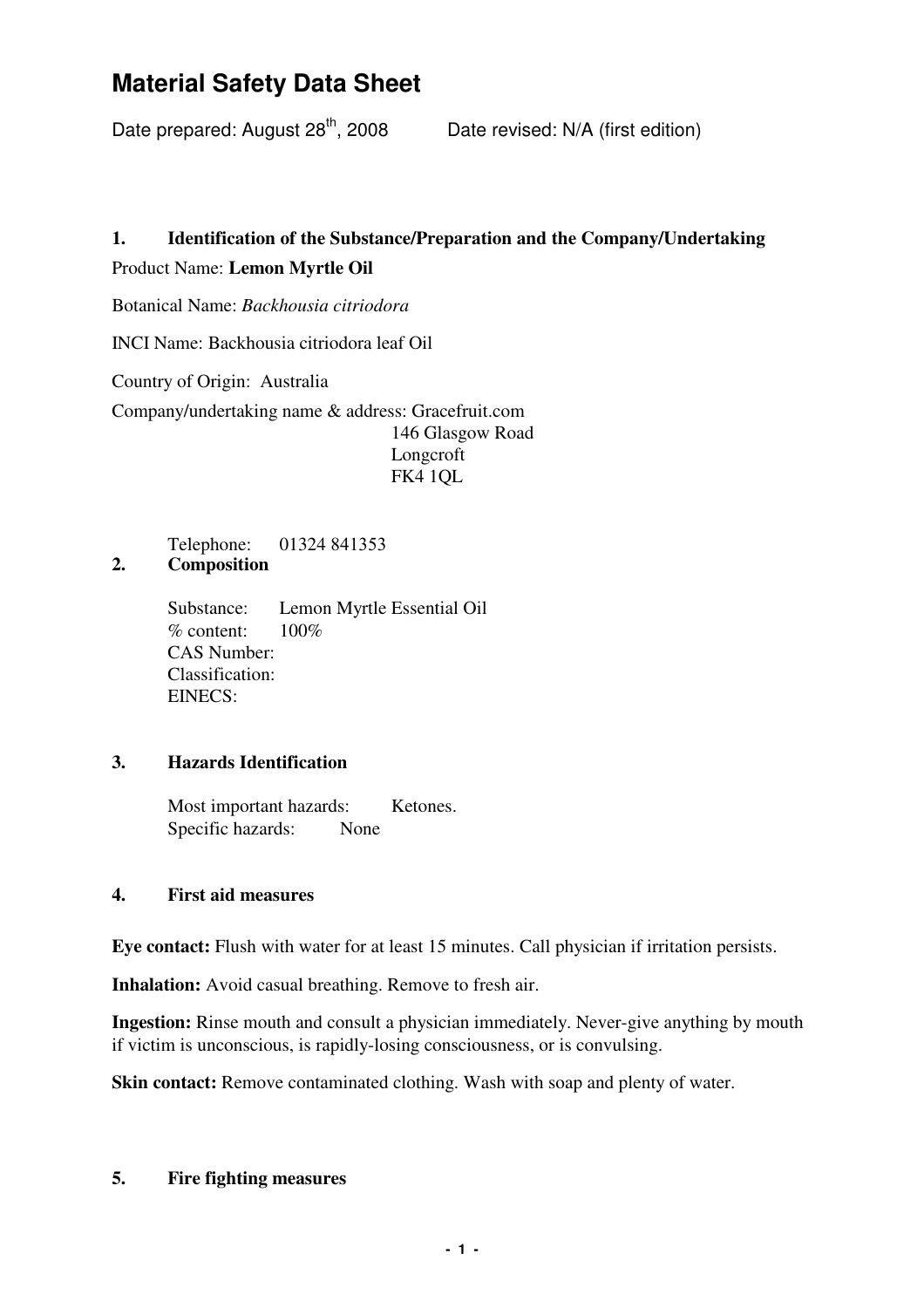Date prepared: August  $28^{th}$ , 2008 Date revised: N/A (first edition)

Extinguishing media : Water spray, carbon dioxide, dry chemical powder or appropriate foam. For safety reasons do not use full water jet. Special firefighting procedures : Wear self-contained breathing apparatus and protective clothing to prevent contact with skin and eyes. Unusual fire and explosion hazards : Emits toxic fumes under fire conditions.

#### 6**4. First aid measures**

After eye contact : In case of contact with eyes, rinse immediately with plenty of water for at least 15 minutes.

After skin contact : After contact with skin, wash immediately affected area with soap and plenty of water.

After inhalation : If inhaled, remove person to fresh air. If not breathing give artificial respiration. If breathing is difficult, give oxygen.

After ingestion : If swallowed, rinse mouth with water (only if the person is conscious). Obtain medical advice.

#### **5. Fire fighting measures**

Extinguishing media : Water spray, carbon dioxide, dry chemical powder or appropriate foam. For safety reasons do not use full water jet. Special firefighting procedures : Wear self-contained breathing apparatus and protective clothing to prevent contact with skin and eyes. Unusual fire and explosion hazards : Emits toxic fumes under fire conditions.

#### **6. Accidental release measures**

Wear respirator, chemical safety goggles, rubber boots and heavy rubber gloves. Keep people away, evacuate area. To avoid possible contamination of the environment, Do not discharge into any drains, surface waters or groundwaters. Cover with an inert, inorganic, non-combustible absorbent material (e.g. dry-lime, sand, soda ash). Place in covered containers using non-sparking tools and transport outdoors. Avoid open flames or sources of ignition (e.g. pilot lights on gas hot water heater). Ventilate area and wash spill site after material pickup is complete. Dispose of in accordance with current laws and regulations.

### **7. Handling and storage**

Measures should be taken to prevent materials from being splashed into the eyes or on the skin. Wear eyeshields and protective clothing. Smoking should not be permitted in work areas. Provide suitable air extraction ventilation in the work areas. Vapors may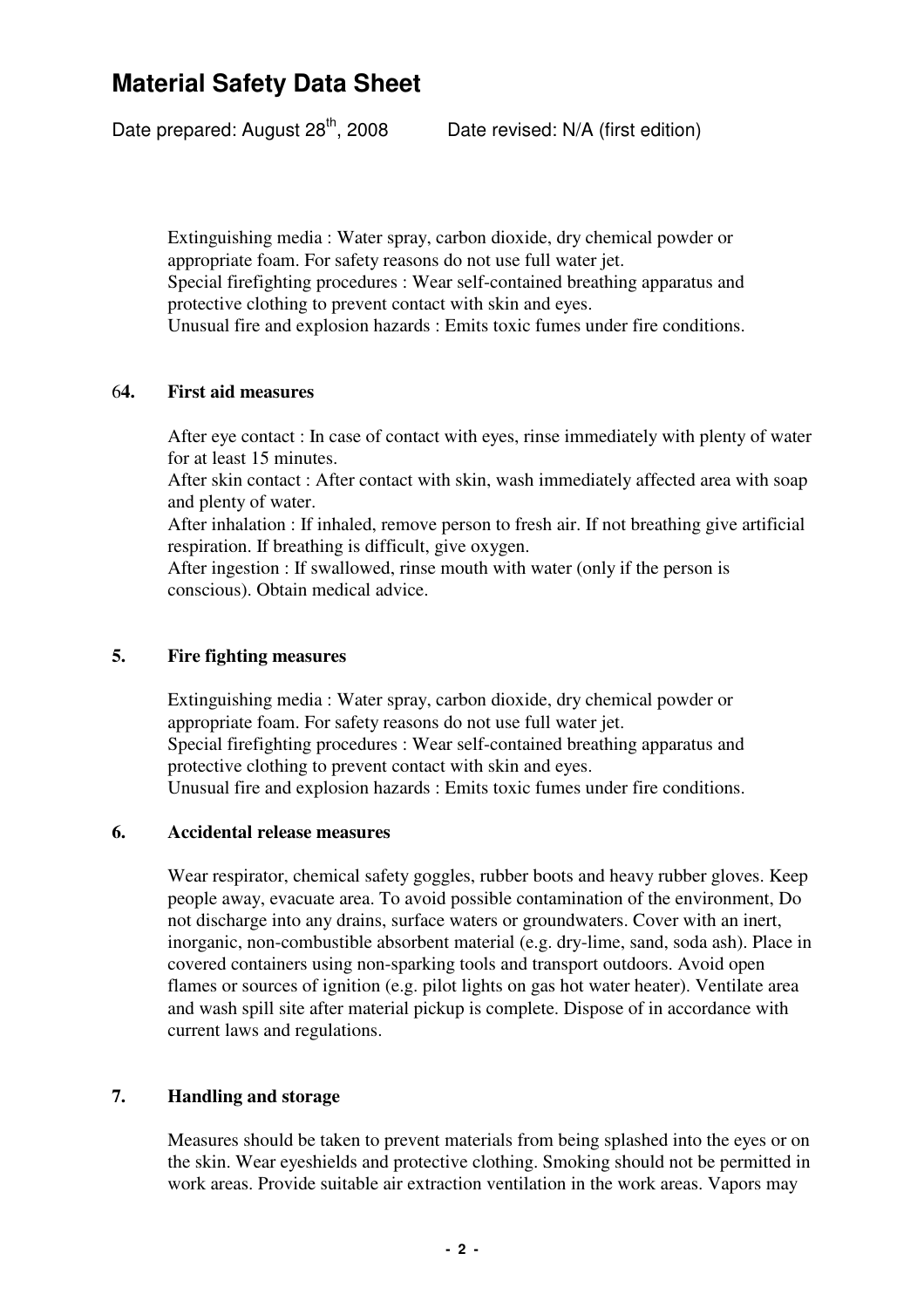Date prepared: August  $28^{th}$ , 2008 Date revised: N/A (first edition)

form explosive mixtures with air. Keep material away from sources of ignition (e.g. hot surfaces, sparks, flame and static discharges. To be stored in tightly sealed and preferably full containers in cool, dry and ventilated area. Protect from heat/overheating and light sources. Keep in glass, suitable plastic, aluminum or laquer-lined containers.

#### **8. Exposure Controls**

Occupational exposure limits : OSHA TWA : Not determined ACGIH TWA : Not determined NIOSH TWA : Not determined OSHA PEL : Not determined ACGIH STEL : Not determined NIOSH STEL : Not determined

Respiratory protection : Do not breath vapors. Mechanical exhaust required. In confined or poorly ventilated areas, the use of an appropriate respiratory protection may be required.

Hand protection : Compatible chemical-resistant gloves are recommended. Wash contaminated gloves before reuse.

Eye protection : Chemical safety goggles are recommended. Wash contaminated goggles before reuse.

Body protection : Light protective clothing recommended. Wash contaminated clothing before reuse.

Hygiene measures : Avoid inhalation and contact with skin and eyes. Good personal hygiene practices should be used. Wash after any contact, before breaks and meals, and at the end of the work period. Safety shower and eye bath recommended.

### **9. Physical and chemical properties**

Appearance / odor : colorless to pale yellow clear liquid / clean peppermint minty pungent Melting point :Not determined Boiling point :209.00 °C. @ 760.00 mmHg Flash point ( Deg. F. ) : 160.00 °F. TCC ( 71.11 °C. ) Flammability :Not determined Autoflammability :Not determined Explosive properties :Not determined Oxidizing properties :Not determined Vapor pressure :0.300 mm/Hg @ 25.00 °C. Vapor density :Not determined Volatile by volume :100.00 % Evaporation rate :Not determined Specific gravity :0.89600 - 0.90800 @ 25 °C. PH of Product :Not determined Solubility in water :Insoluble

#### **10. Stability and reactivity**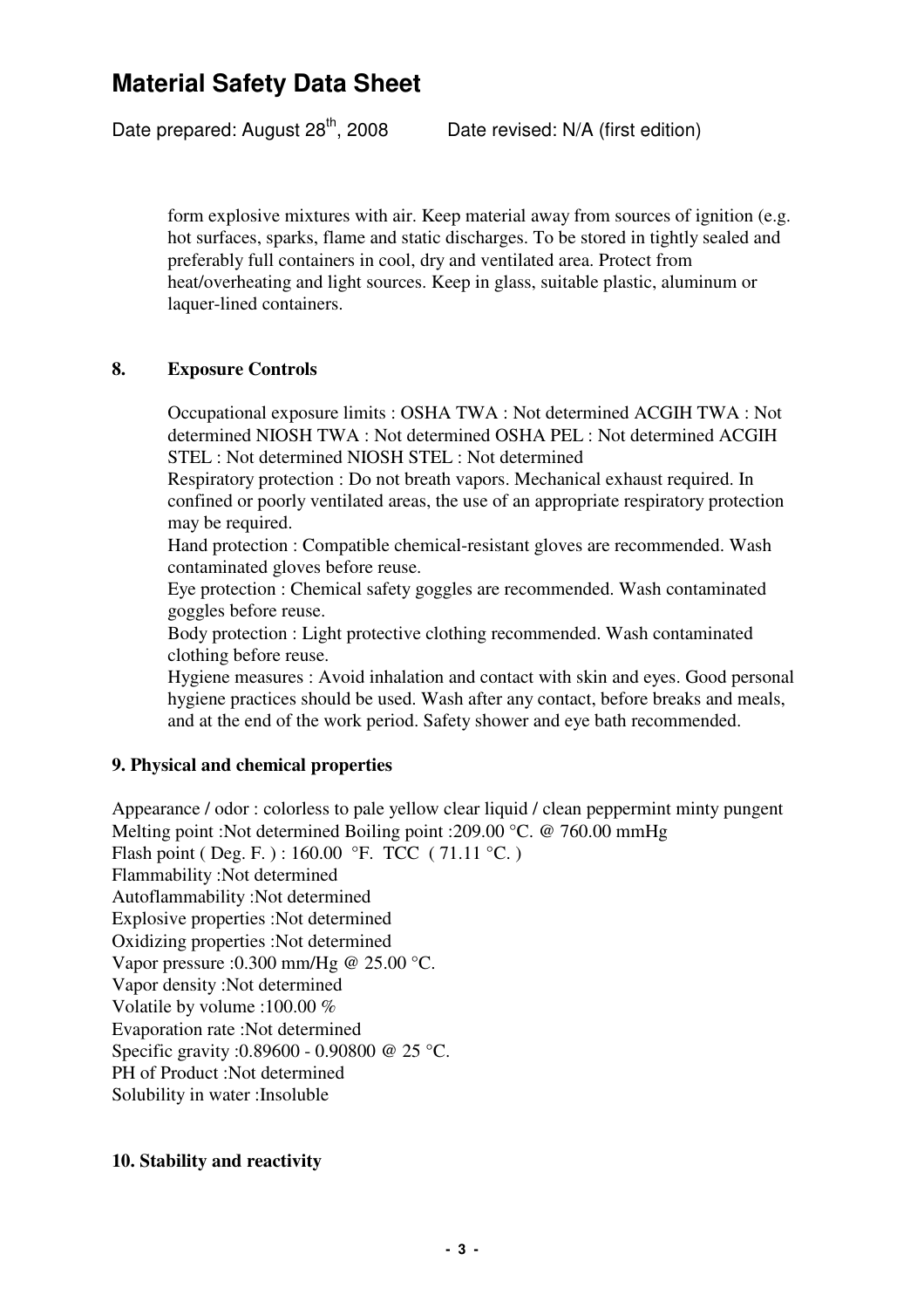Date prepared: August  $28^{th}$ , 2008 Date revised: N/A (first edition)

Stability : Stable

Conditions to avoid : Heat, excessive heat, open flames and other sources of ignition. Incompatibility : Strong oxidizing agents, strong reducing agents.

Hazardous decomposition products :

Hazardous combustion or decomposition products: carbon monoxide, carbon dioxide. Hazardous polymerization will not occur.

### **11. Toxicological information**

Irritant, Dangerous for the environment. Irritating to respiratory system and skin. Risk of serious damage to eyes. May cause sensitisation by skin contact. Toxic to aquatic organisms, may cause long-term adverse effects in the aquatic environment. Oral Toxicity(LD50) : Oral-Rat 2425.00 mg/kg JPMSAE 54,1071,1965 Dermal Toxicity(LD50) : Not determined Skin Irritation : Not determined Eye Irritation : Not determined Inhalation data(LC50) : Not determined Mutagenicity data : Not determined Phototoxicity data : Not determined Human experience : Not determined Carcinogenicity : Per OSHA, IARC, NTP, ACGIH, OEHHA-Prop 65, RTECS : No Reproductive toxin : Per OSHA, IARC, NTP, ACGIH, OEHHA-Prop 65, RTECS : No On the TSCA Inventory? : Yes

### **12. Ecological information**

Biodegradability Readily biodegradable : Not determined Inherently biodegradable : Not determined Ecotoxicity Fish : Not determined Algae : Not determined Daphnia : Not determined Bacteria : Not determined Further information : Prevent contamination of soil, ground and surface waters. Do not discharge product unmonitored into the environment. Mixture reportable to : None found

## **13 Disposal Considerations**

Dispose of in accordance with all federal, state and local environmental regulations.

### **14. Transport information**

14 : Transport information US DOT Hazard Class : n/a keep away from children UN Number : Not found UN Pkg. Group : Not determined UN item : Not determined ERG Number : Not determined Land transport (ADR/RID) Class : Not determined Transportfactor : Not determined Marine transport (IMDG) IMDG-class : Not determined Page No. : Not determined MFAG : Not determined EmS-No. : Not determined Air transport (IATA) IATAclass : Not determined Passenger : Not determined Cargo : Not determined